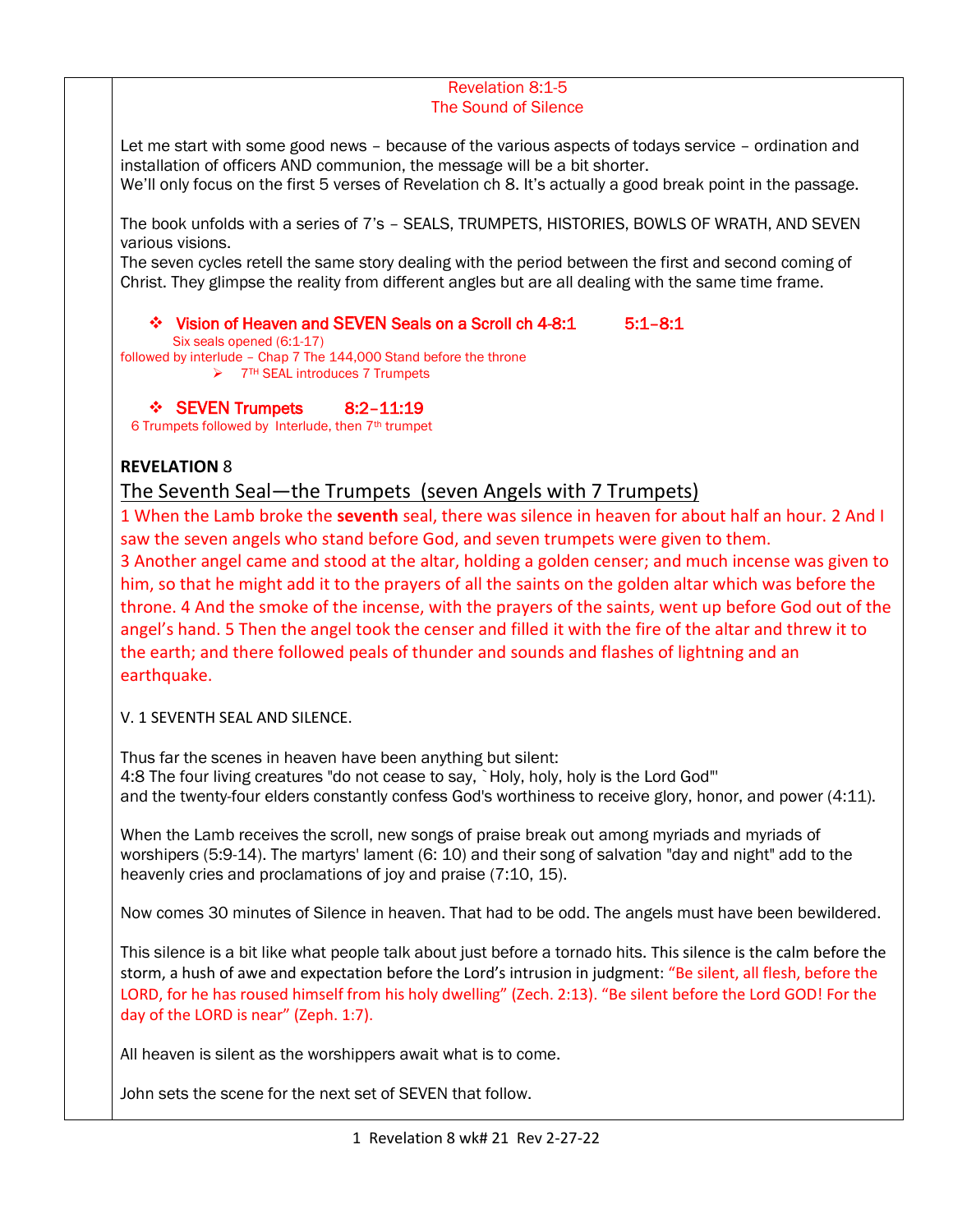There are Seven angels who stand before God, and they are each given a trumpet.

Before the trumpets sound, we get a picture before the throne of golden censer with much incense that is added to the prayers of the all the saints (6:10) that were going up before God.

10 and they cried out with a loud voice, saying, "How long, O Lord, holy and true, will You refrain from judging and avenging our blood on those who dwell on the earth?

Now in chap 8 we see that their prayers are going to intersect with the righteous judgment from God. What is hard for us to keep in mind is that even as God sends judgment, He is graciously warning the people of what is to come. He is giving them/ Us time to repent.

5 Then the angel took the censer and filled it with the fire of the altar and threw it to the earth; and there followed peals of thunder and sounds and flashes of lightning and an earthquake.

This imagery should remind us of John's earlier vision from ch 4:5, and the Lord's descent on Mt. Sinai to make a covenant with Israel – Ex 19:16-20

Rev 4:5 Out from the throne come flashes of lightning and sounds and peals of thunder. And *there were* seven lamps of fire burning before the throne, which are the seven Spirits of God

Ex 19 – NOTE THE TRUMPET sounds when God came down to the mountain…

16 So it came about on the third day, when it was morning, that there were thunder and lightning flashes and a thick cloud upon the mountain and a very loud trumpet sound, so that all the people who *were* in the camp trembled…18 Now Mount Sinai *was* all in smoke because the LORD descended upon it in fire; and its smoke ascended like the smoke of a furnace, and the whole mountain quaked violently. 19 When the sound of the trumpet grew louder and louder, Moses spoke and God answered him with thunder.

In Num 10:2-3 two trumpets were used to call the people to the holy assembly in the tent of meeting. In Lev 25 a trumpet blast announced the arrival of the jubilee year. Trumpets were a key part in the conquest of Jericho, and the return of Christ will be heralded with a resounding trumpet blast - Matt 24, 1 Cor 15, 1 Thess 4.

While we don't get the exact content of the prayers on the altar, 6:10 does give us the most important clue. The sense of the passage is that the cry of the saints is connected to what the angel does next -

## 8:5 Then the angel took the censer and filled it with the fire of the altar and threw it to the earth; and there followed peals of thunder and sounds and flashes of lightning and an earthquake.

As we'll see, there are trumpets judgments that will follow. The scene will shift from heave to earth, and we see fiery judgments that fall from heaven to earth. The judgments in the trumpet cycle come from the altar of incense of the prayers of the saints which have been offered to God.

The original audience would see Roman society shaken by scandal, intrigue and threatened by external assault, but the saints remained faithful. God used such events to humble and expose human pride, purify the saints, and give all the opportunity to repent.

Such a pattern continued to be repeated throughout human history, and it continues today. Kingdoms, peoples, nations are shaken and toppled as they try to exalt themselves on the earth.

### Johnson…p.119

We see a link between the cycle of seals and the cycle of trumpets. The seals were broken and the horsemen who went out set the template of forces to be released in the cycle of trumpet judgments. As with the judgments from the 7 Seals, the 7 Trumpets are always subject to the Lamb, to do His will.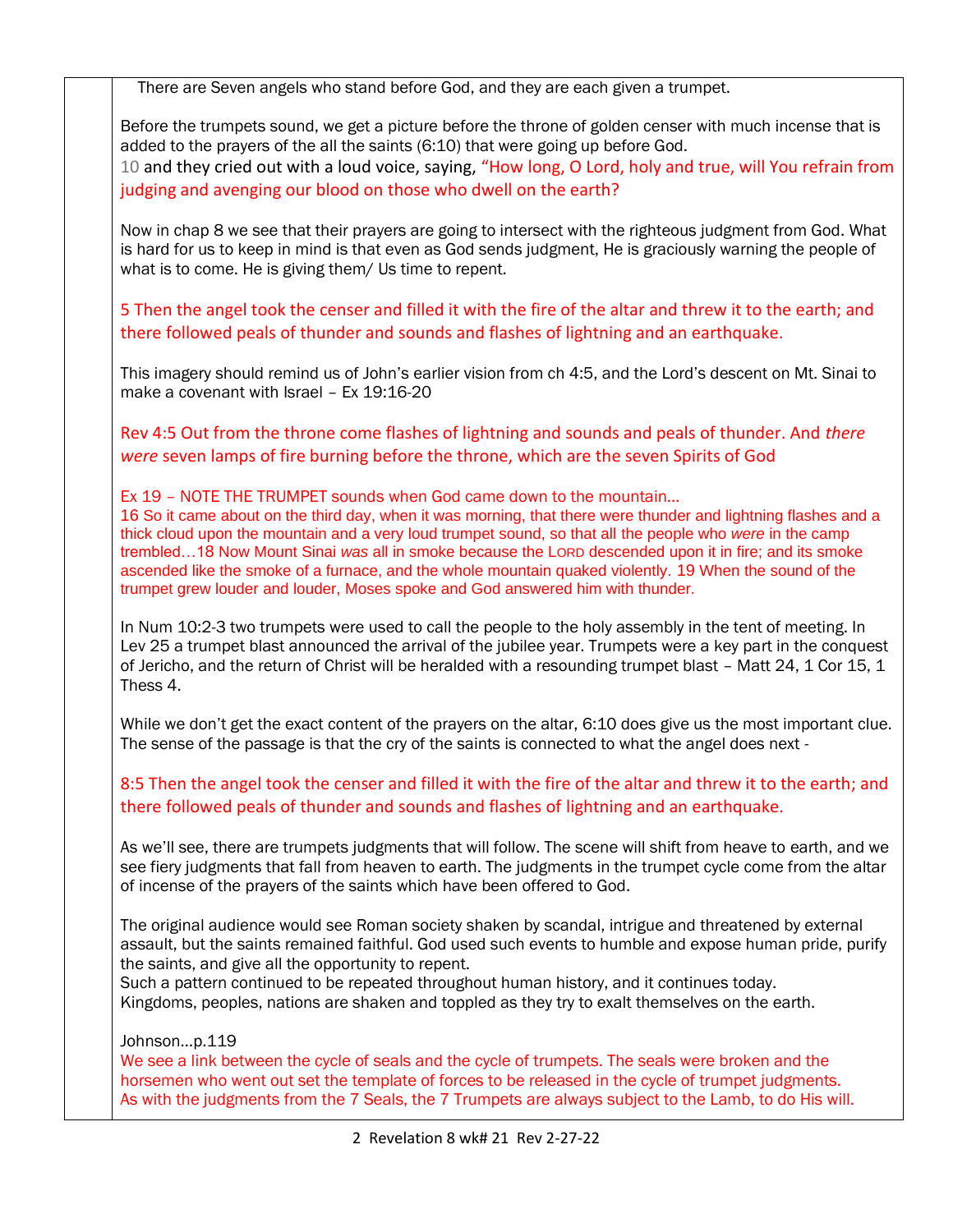While we struggle with trying to decipher the mind and plan of God as the various seals are broken or the trumpets sound, God is always in control as He seeks the advance of His kingdom. He is also assuring that those sealed with His name will finally greet the great day of wrath with a sense of peace.

### PRAYERS OF THE SAINTS: v. 3-5

This is an unusual passage about prayer as an angel adds incense to the prayers of the saints on the golden altar and the smoke went up before God. Then the angel took the censer and filled it with the fire of altar and threw it to the earth. Peals of thunder, lighting and an earthquake followed.

While it may make us a bit uncomfortable, it is hard to escape the connection of the prayers of the saints in 6:10 with the fiery censer thrown to the earth.

Beale: These verses present us with the effects of the prayers of the deceased saints pictured in 6:9-11. The power of these prayers seems to be related to the sacrificial witness of their lives.

The saints cry out seeking God to bring righteous judgment to avenge their blood shed by those who dwell on the earth. And in chapter 8 the prayers are thrown like a fiery ball on the earth and things are shaken up.

I understand why this might make you uncomfortable. It certainly isn't politically correct. It isn't how most of us pray regularly, including me. Most of our prayer is devotional, personal, seeking a sense of nearness with God. We pray for wisdom and spiritual insight. We pray for specific needs - physical, emotional, financial, relational. ALL OF THAT IS GOOD AND VALID. We are told to "let your requests be made known to God."

The prayers of Revelation 6 which are mixed with incense in Rev 8, are also valid in a broader way. They fall in line with what Jesus taught – "Thy kingdom come, Thy will be done on earth as it is in heaven." This type of prayer calls for the defeat of the enemies of Christ. It calls for the salvation of the lost, and for preservation of the saints.in the midst of spiritual battles.

This is spiritual warfare prayer that has God's kingdom and His righteousness at the center. If I read this correctly, these are the prayers that prompted God's angel to throw the fiery censer on the earth.

If this disturbs or bothers us, we need to wrestle with it. The world and many in the broader church may say, "God would never do that." Yet, scripture, especially Revelation tells us that He will. If there is a problem with this, it lies with us, not God. It means that there is something WE don't understand about God's justice, holiness, and righteousness.

It should be a red flag to us when we take a position in which we think we are being kinder or more gracious or tolerant THAN God. That position reveals that we have forgotten or never understood the amazing grace that we have been shown from God. One thing that Revelation reveals is that there is a day coming in which the righteousness, rule, and recompense of God will be acknowledged as the basis and cornerstone for a happy universe. (Bonar Light and Truth p.410 Kindle)

Chapters 6-8 remind us that as we pray for Christ to return, we must be prepared for what will accompany His return – God will use the birth pains to judge His enemies and purify His people.

In Romans 1 we see that God's judgment isn't always, or even necessarily, earthquakes and chaos. Often His judgment is simply letting the folly of our own decisions come to fruition. God simply lets us reap what we sow, individually, as families, as churches, and as a nation.

#### Some REFLECTION QUESTIONS ABOUT PRAYER:

Do our prayers come out of a sacrificial life, or do we come asking God only to throw us life-preservers to rescue us from our own foolishness?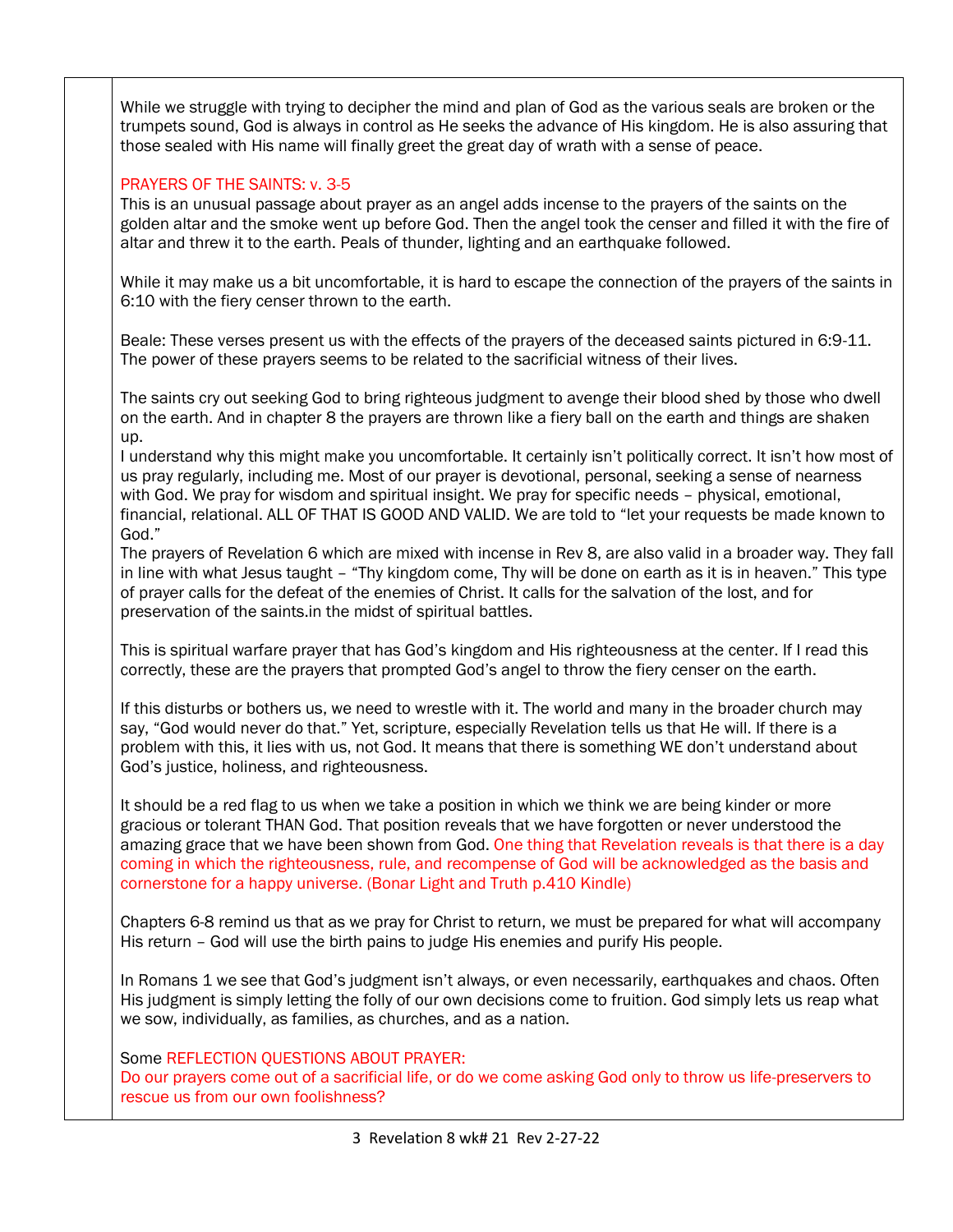Are our prayers calling in for divine reinforcement in the spiritual battle or are we calling in our heavenly butler to come rearrange the pillows in our family room? (Piper) The prayers of the saints described in ch 6-8 focus on the holiness and truthfulness of God and a desire for that to be manifested in the execution of His justice. There are numerous Psalms that deal with that theme (Ps 21, 50-60). While we may find ourselves uncomfortable with some of the language, we must remember that this is God's Word. While parts of the OT may make us feel way out of our comfort zone, we must remember that this was Jesus' bible, which He did not come to abolish, but fulfill. Are our prayers directed toward obtaining benefit for ourselves or glory for God? Do we see the prayers of the saints, dead and alive, as actual instruments of divine judgement, of the vindication of God's truth in the world, and the ultimate Salvation of those whom God will bring to Himself? We don't wage war the way the world does. We wage war through sacrificial living and PRAYER. APPLICATION\*\* THE seventh seal initiates the half hour of silence. That probably seemed like a long time. The saints who cry out in 6:10 have been waiting a long time as well. Here God begins to respond to their cries. DOES IT SEEM LIKE God HAS BEEN ABSENT WHEN YOU HAVE CRIED OUT TO HIM? Take heart… HE HAS NOT FORGOTTEN HIS PEOPLE Sometimes we may cry out and other times, like the Psalmist, we reflect the reality of 8:1 – Silence before God 1 My soul *waits* in silence for God only; From Him is my salvation. 2 He only is my rock and my salvation, My stronghold: I shall not be greatly shaken. We can be silent when we know that God is our rock. The world may be shaken by the Horsemen, but our God reigns in heaven and over our lives. Don't be fooled by the "YOLO, you only go around once in life, so grab for all the gusto you can get" mentality. That mindset will rob us of our appreciation of the fact that God is coming to display His righteousness and justice and vindicate His ways and His people. How do we know that? He gave Himself on the cross and came out of the grave to prove it. One reminder is right here at the Lord's Table.